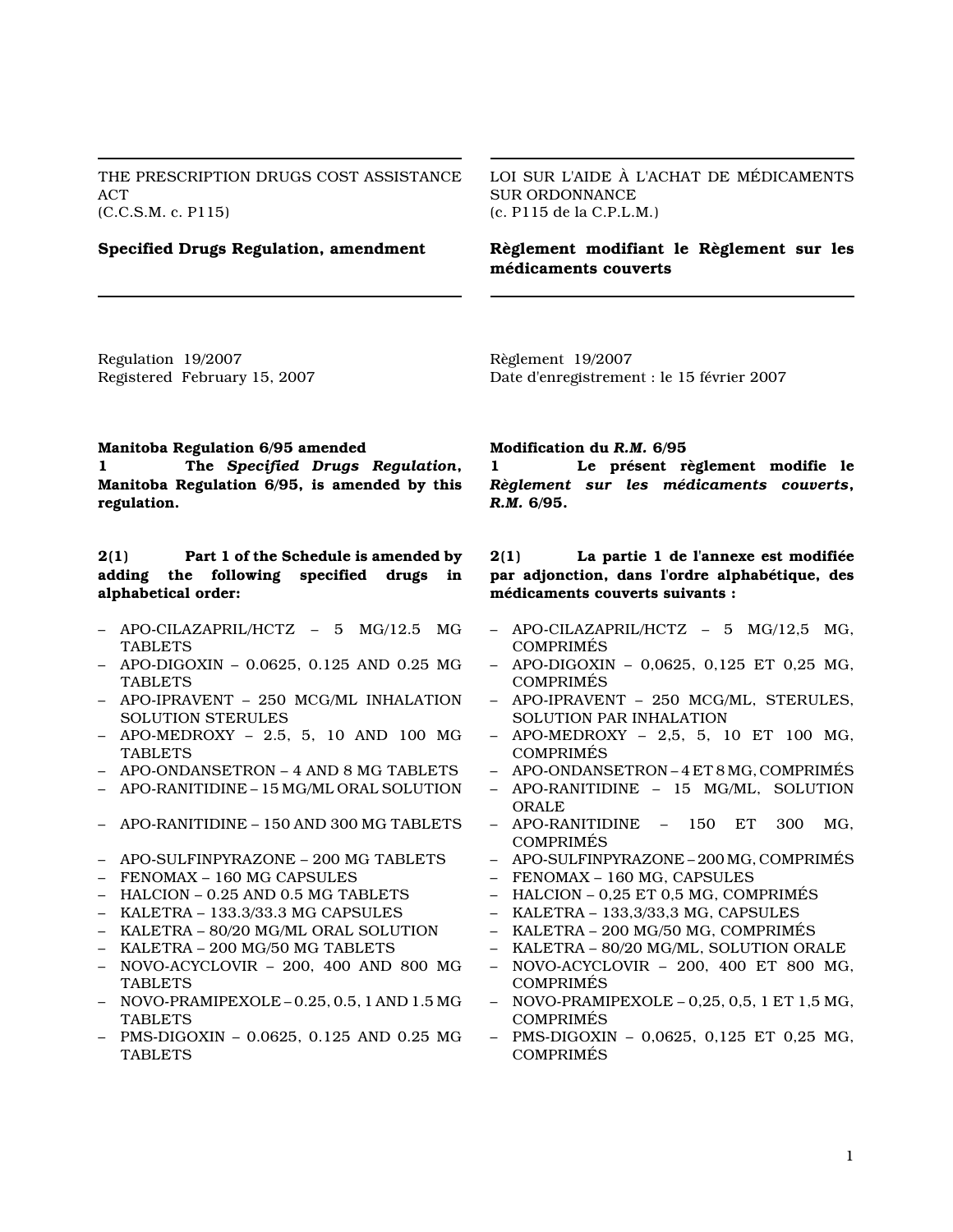- PMS-FAMCICLOVIR 125, 250 AND 500 MG TABLETS
- PMS-HYDROCHLOROTHIAZIDE 12.5, 25 AND 50 MG TABLETS
- PMS-PIROXICAM 20 MG CAPSULES
- PMS-PRAMIPEXOLE 0.25, 0.5, 1 AND 1.5 MG **TABLETS**
- RATIO-BUPROPION SR 100 AND 150 MG TABLETS
- SANDOZ CARBAMAZEPINE 100 AND 200 MG CHEWABLE TABLETS
- SANDOZ CARBAMAZEPINE CR 200 AND 400 MG TABLETS
- SANDOZ DICLOFENAC 25 AND 50 MG TABLETS
- SANDOZ DICLOFENAC SR 75 AND 100 MG SLOW RELEASE TABLETS
- SANDOZ FENOFIBRATE S 100 AND 160 MG TABLETS
- SANDOZ PINDOLOL 5, 10 AND 15 MG TABLETS
- SANDOZ TERBINAFINE 250 MG TABLETS

#### 2(2) Part 1 of the Schedule is amended by striking out the following specified drugs:

- APO-IPRAVENT 125 AND 250 MCG/ML INHALATION SOLUTION STERULES
- APO-MEDROXY 2.5, 5 AND 100 MG TABLETS
- APO-QUINIDINE
- APO-RANITIDINE
- APO-SALVENT 5 MG/ML RESPIRATOR SOLUTION TO A MAXIMUM OF 1,460 ML PER BENEFIT YEAR
- APO-SULFINPYRAZONE
- DITROPAN 1 MG/ML SYRUP
- FLOMAX 0.4 MG SUSTAINED RELEASE **CAPSULES**
- HALCION
- HALOTESTIN
- KALETRA 133.3/33.3 MG CAPSULES AND 80/20 MG/ML ORAL SOLUTION
- KAOCHLOR-10
- KAOCHLOR-20
- LIN-PRAVASTATIN 10, 20 AND 40 MG TABLETS
- NADOPEN-V, SOLUTION AND TABLETS
- NEO-CORTEF EYE DROPS, TOPICAL OINTMENT AND OPHTHALMIC OINTMENT
- PMS-FAMCICLOVIR 125, 250 ET 500 MG, COMPRIMÉS
- PMS-HYDROCHLOROTHIAZIDE 12,5, 25 ET 50 MG, COMPRIMÉS
- PMS-PIROXICAM 20 MG, CAPSULES
- PMS-PRAMIPEXOLE 0,25, 0,5, 1 ET 1,5 MG, COMPRIMÉS
- RATIO-BUPROPION SR 100 ET 150 MG, COMPRIMÉS
- SANDOZ CARBAMAZEPINE 100 ET 200 MG, COMPRIMÉS MASTICABLES
- SANDOZ CARBAMAZEPINE CR 200 ET 400 MG, COMPRIMÉS
- SANDOZ DICLOFENAC 25 ET 50 MG, COMPRIMÉS
- SANDOZ DICLOFENAC SR 75 ET 100 MG, COMPRIMÉS À LIBÉRATION PROGRESSIVE
- SANDOZ FENOFIBRATE S 100 ET 160 MG, COMPRIMÉS
- SANDOZ PINDOLOL 5, 10 ET 15 MG, COMPRIMÉS
- SANDOZ TERBINAFINE 250 MG, COMPRIMÉS

## 2(2) La partie 1 de l'annexe est modifiée par suppression des médicaments couverts suivants :

- APO-IPRAVENT 125 ET 250 MCG/ML, STERULES, SOLUTION PAR INHALATION
- APO-MEDROXY 2,5, 5 ET 100 MG, COMPRIMÉS
- APO-QUINIDINE
- APO-RANITIDINE
- APO-SALVENT 5 MG/ML, SOLUTION POUR RESPIRATEUR, MAXIMUM DE 1 460 ML PAR ANNÉE D'INDEMNISATION
- APO-SULFINPYRAZONE
- DITROPAN 1MG/ML, SIROP
- FLOMAX 0,4 MG, CAPSULES À LIBÉRATION PROGRESSIVE
- HALCION
- HALOTESTIN
- KALETRA 133,3/33,3 MG, CAPSULES ET 80/20 MG/ML, SOLUTION ORALE
- KAOCHLOR-10
- KAOCHLOR- 20
- LIN-PRAVASTATIN 10, 20 ET 40 MG, COMPRIMÉS
- NADOPEN-V, SOLUTION ET COMPRIMÉS
- NÉO-CORTEF, GOUTTES OPHTALMIQUES, POMMADE TOPIQUE ET POMMADE OPHTALMIQUE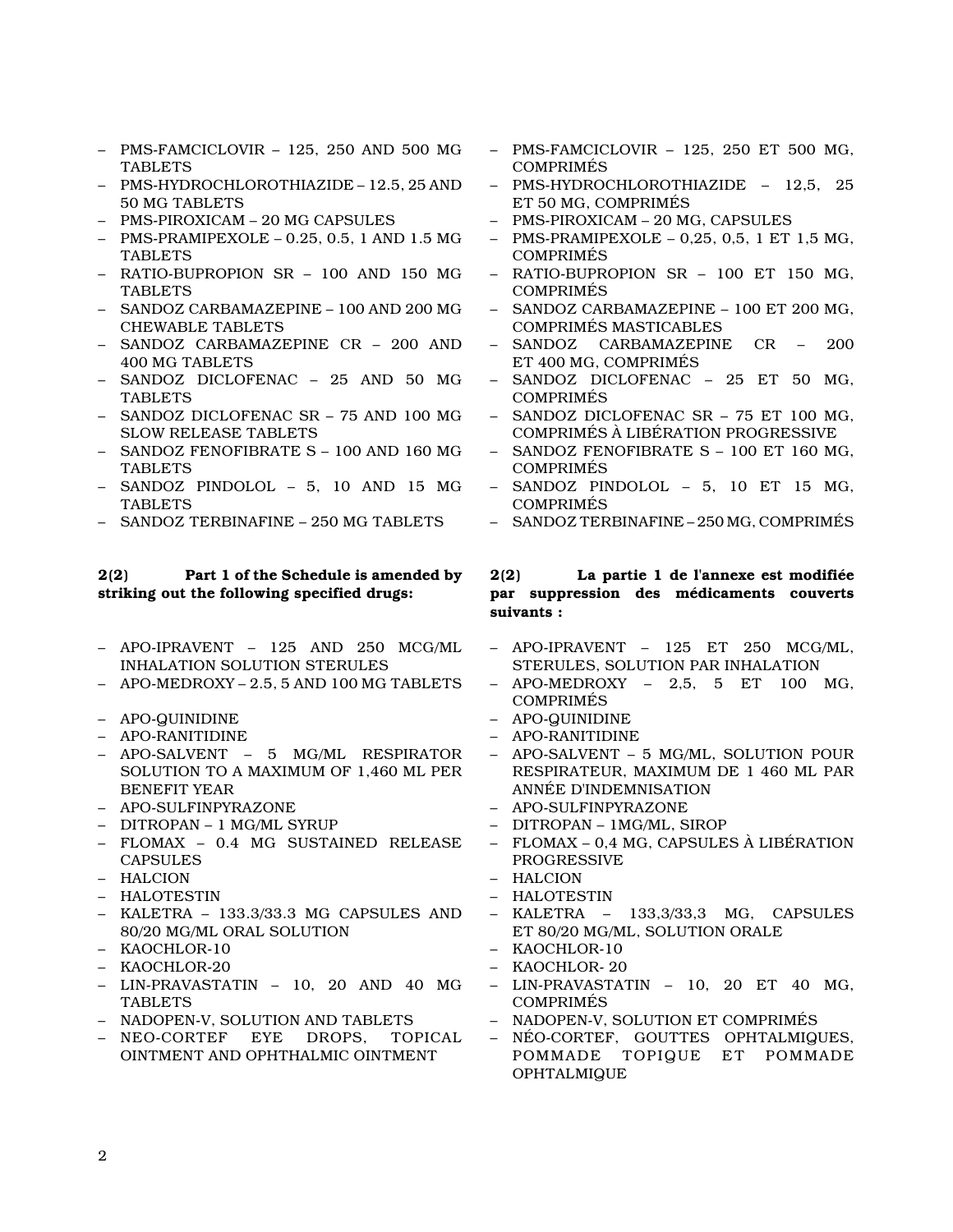- NEO-MEDROL VERIDERM
- NOVASEN 650 MG TABLETS
- NOVO-CARVEDILOL 3.125, 6.25, 12.5 AND 25 MG TABLETS
- OXYDERM 10%
- PMS-DEXAMETHASONE SODIUM PHOSPHATE EYE/EAR DROPS
- PMS-DIPIVEFRIN 0.1% OPHTHALMIC **SOLUTION**
- PMS-HYDROCHLOROTHIAZIDE 25 AND 50 MG TABLETS
- PMS-PIROXICAM CAPSULES
- PROPINE
- RATIO-DOXYCYCLINE 100 MG CAPSULES
- RATIO-FAMOTIDINE 20 AND 40 MG TABLETS
- RATIO-LEVODOPA/CARBIDOPA 100/10, 100/25 AND 250/25 MG TABLETS
- TARO-CARBAMAZEPINE CR 200 AND 400 MG TABLETS
- VIDEX

2(3) Part 1 of the Schedule is amended in the specified drug APO-LEVOBUNOLOL by striking out "AND 0.5%".

2(4) Part 1 of the Schedule is amended in the French version by replacing the specified drug NOVO-MIRTAZAPINE – 15, 30 ET 45 MG, COMPRIMÉS with the following:

– NOVO-MIRTAZAPINE OD – 15, 30 ET 45 MG, **COMPRIMÉS** 

2(5) Part 1 of the Schedule is amended in the specified drug PMS-CIMETIDINE by striking out ", 600".

2(6) Part 1 of the Schedule is amended in the specified drug PMS-NIFEDIPINE by striking out "5 AND".

- NÉO-MÉDROL VÉRIDERM
- NOVASEN 650 MG, COMPRIMÉS
- NOVO-CARVEDILOL 3,125, 6,25, 12,5 ET 25 MG, COMPIRMÉS
- OXYDERM 10 %
- PMS-DEXAMETHASONE SODIUM PHOSPHATE, GOUTTES OPHTALMIQUES ET OTIQUES
- PMS-DIPIVEFRIN 0,1%, SOLUTION OPHTALMIQUE
- PMS-HYDROCHLOROTHIAZIDE 25 ET 50 MG, COMPRIMÉS
- PMS-PIROXICAM, CAPSULES
- PROPINE
- RATIO-DOXYCYCLINE 100 MG, CAPSULES
- RATIO-FAMOTIDINE 20 ET 40 MG, COMPRIMÉS
- RATIO-LEVODOPA/CARBIDOPA 100/10, 100/25 ET 250/25 MG, COMPRIMÉS
- TARO-CARBAMAZEPINE CR 200 ET 400 MG, COMPRIMÉS
- VIDEX

2(3) La partie 1 de l'annexe est modifiée, au médicament couvert APO-LEVOBUNOLOL, par suppression de «  $ET 0.5 %$  ».

2(4) La partie 1 de l'annexe de la version française est modifiée par substitution, à « NOVO-MIRTAZAPINE  $-15$ , 30 ET 45 MG, COMPRIMÉS » de ce qui suit :

– NOVO-MIRTAZAPINE OD – 15, 30 ET 45 MG, COMPRIMÉS

2(5) La partie 1 de l'annexe est modifiée, au médicament couvert PMS-CIMETIDINE, par suppression de « , 600 ».

2(6) La partie 1 de l'annexe est modifiée, au médicament couvert PMS-NIFEDIPINE, par suppression de « 5 ET ».